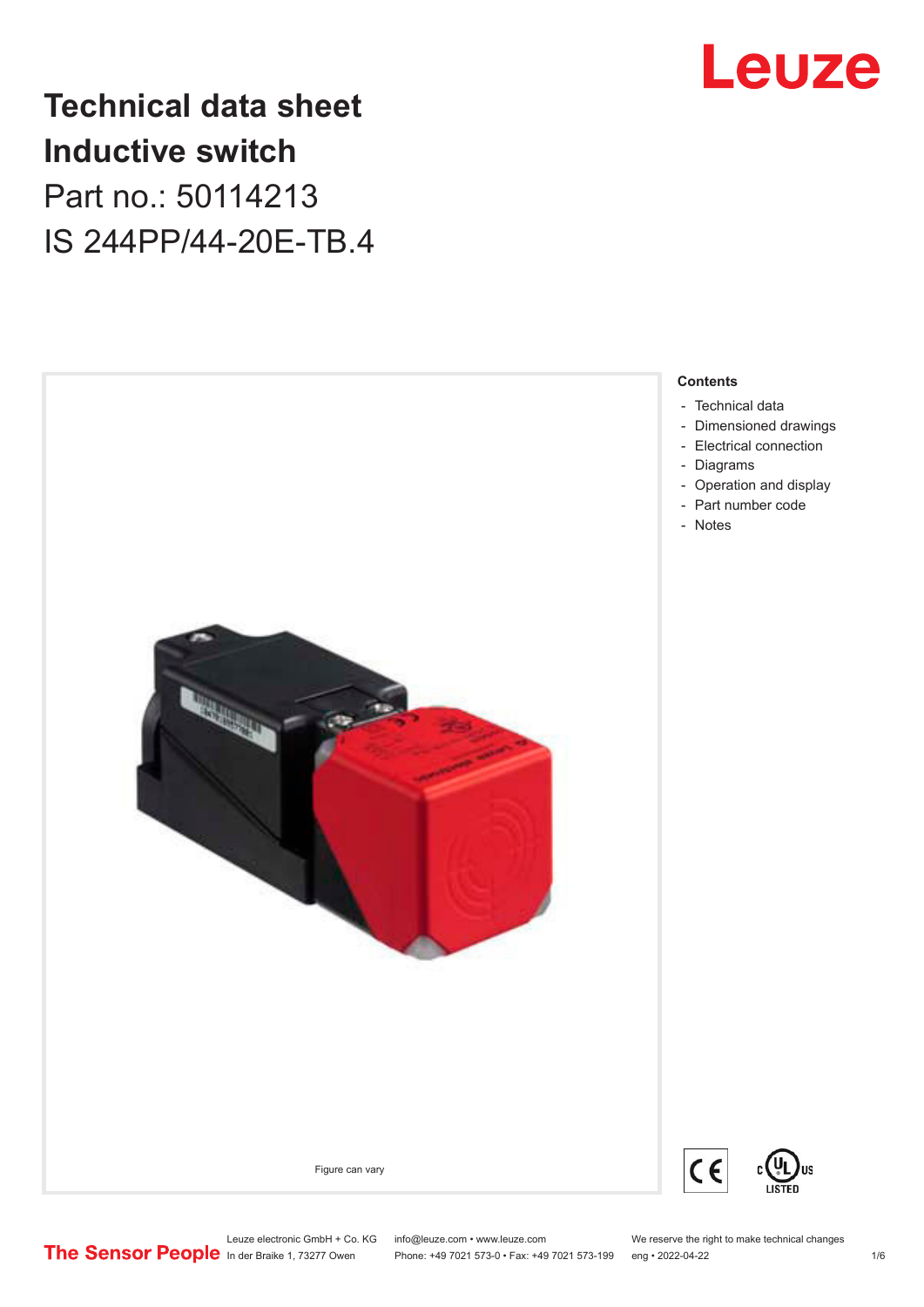### <span id="page-1-0"></span>**Technical data**

# Leuze

#### **Basic data**

| <b>Series</b>                             | 244             |
|-------------------------------------------|-----------------|
| Typ. operating range limit S <sub>n</sub> | 20 <sub>1</sub> |
| Operating range S <sub>3</sub>            |                 |

### **Special version**

**Special version** Antivalent

#### **Characteristic parameters**

**MTTF** 1,230 years

20 mm

0 ... 16.2 mm

#### **Electrical data**

**Protective circuit Inductive protection** 

#### Polarity reversal protection Short circuit protected

| Performance data                 |                                                                                           |
|----------------------------------|-------------------------------------------------------------------------------------------|
| Supply voltage $U_{\rm B}$       | 10  30 V, DC                                                                              |
| <b>Residual ripple</b>           | $0 20 \%$ , From $U_{\rm B}$                                                              |
| <b>Open-circuit current</b>      | $020$ mA                                                                                  |
| Repeatability, max. (in % of S.) | 10 %, For $U_p = 20$ 30 V DC, ambient<br>temperature $T_a = 23 \degree C \pm 5 \degree C$ |
| <b>Switching hysteresis</b>      | 5%                                                                                        |

#### **Outputs**

**Number of digital switching outputs** 2 Piece(s)

| <b>Switching outputs</b>   |                         |  |
|----------------------------|-------------------------|--|
| <b>Voltage type</b>        | DC.                     |  |
| Switching current, max.    | 200 mA                  |  |
| Residual current, max.     | $0.5 \text{ mA}$        |  |
| Voltage drop               | $\leq$ 2 V              |  |
| <b>Switching output 1</b>  |                         |  |
| <b>Switching element</b>   | <b>Transistor, PNP</b>  |  |
| <b>Switching principle</b> | NO contact - Antivalent |  |
| <b>Switching output 2</b>  |                         |  |

**Switching element** Transistor, PNP **Switching principle** NC contact – Antivalent

**Timing**

| <b>Switching frequency</b> | 440 Hz |
|----------------------------|--------|
| Readiness delay            | 80 ms  |

#### **Connection**

**Number of connections** 1 Piece(s)

#### **Connection 1**

| <b>Function</b>           | Signal OUT     |
|---------------------------|----------------|
|                           | Voltage supply |
| <b>Type of connection</b> | Terminal       |
| No. of pins               | $4 - pin$      |
|                           |                |

#### **Mechanical data**

| Design                                             | Cubic                           |
|----------------------------------------------------|---------------------------------|
| Dimension (W x H x L)                              | 40 mm x 40 mm x 118 mm          |
| <b>Type of installation</b>                        | Embedded                        |
| <b>Housing material</b>                            | Plastic                         |
| <b>Plastic housing</b>                             | PA 66                           |
| <b>Sensing face material</b>                       | Plastic, Polyamide (PA 66)      |
| Net weight                                         | 225g                            |
| <b>Housing color</b>                               | <b>Black</b>                    |
| Type of fastening                                  | Through-hole mounting           |
| <b>Standard measuring plate</b>                    | 60 x 60 mm <sup>2</sup> , Fe360 |
| <b>Operation and display</b>                       |                                 |
| Type of display                                    | LED                             |
| <b>Number of LEDs</b>                              | 4 Piece(s)                      |
| <b>Environmental data</b>                          |                                 |
| Ambient temperature, operation                     | $-25$ 85 °C                     |
| Ambient temperature, storage                       | $-2585 °C$                      |
|                                                    |                                 |
| <b>Certifications</b>                              |                                 |
| Degree of protection                               | IP 68                           |
|                                                    | <b>IP 69K</b>                   |
| <b>Protection class</b>                            | $\mathsf{II}$                   |
| <b>Certifications</b>                              | c UL US                         |
| Test procedure for EMC in accordance IEC 61000-4-2 |                                 |
| with standard                                      | IEC 61000-4-3                   |
|                                                    | IEC 61000-4-4                   |
| <b>Standards applied</b>                           | IEC 60947-5-2                   |
| <b>Correction factors</b>                          |                                 |
|                                                    |                                 |
| <b>Aluminum</b>                                    | 0.33                            |
| <b>Stainless steel</b>                             | 0.74                            |
| Copper                                             | 0.31                            |
| <b>Brass</b>                                       | 0.38                            |
| Fe360 steel                                        | 1                               |
| <b>Classification</b>                              |                                 |
| <b>Customs tariff number</b>                       | 85365019                        |
| <b>ECLASS 5.1.4</b>                                | 27270101                        |
| <b>ECLASS 8.0</b>                                  | 27270101                        |
| <b>ECLASS 9.0</b>                                  | 27270101                        |
| <b>ECLASS 10.0</b>                                 | 27270101                        |
|                                                    |                                 |
| <b>ECLASS 11.0</b>                                 | 27270101                        |
| <b>ECLASS 12.0</b>                                 | 27274001                        |
| <b>ETIM 5.0</b>                                    | EC002714                        |
| <b>ETIM 6.0</b>                                    | EC002714                        |
| <b>ETIM 7.0</b>                                    | EC002714                        |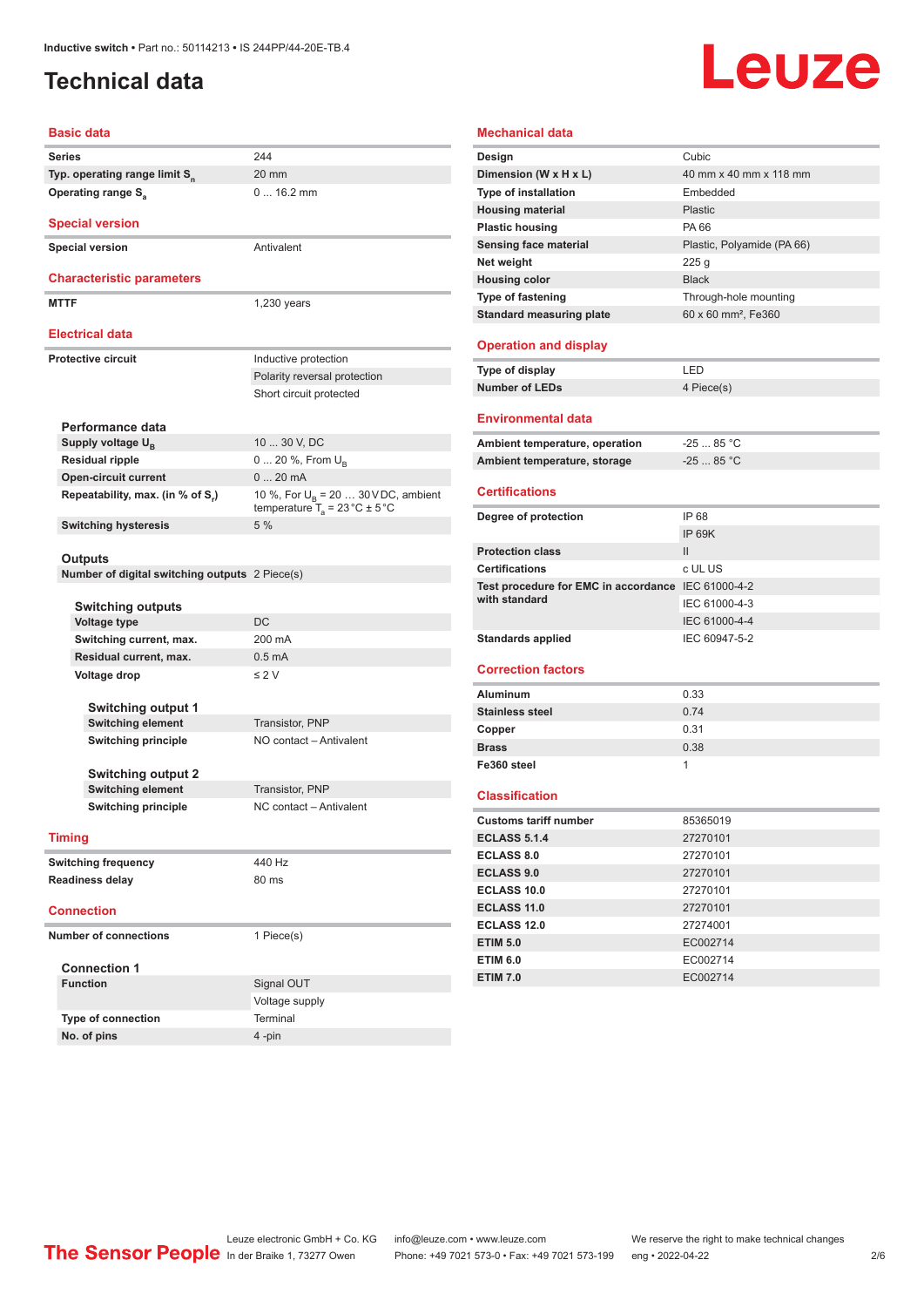### <span id="page-2-0"></span>**Dimensioned drawings**

All dimensions in millimeters



A Active surface

**Leuze** 

- B Yellow LED
- C Green LED

### **Electrical connection**

### **Connection 1**

| <b>Function</b>    | Signal OUT        |  |
|--------------------|-------------------|--|
|                    | Voltage supply    |  |
| Type of connection | Terminal          |  |
| No. of pins        | 4-pin             |  |
|                    |                   |  |
|                    |                   |  |
| <b>Terminal</b>    | <b>Assignment</b> |  |
| 1                  | $V +$             |  |
| $\overline{2}$     | OUT <sub>2</sub>  |  |
| 3                  | <b>GND</b>        |  |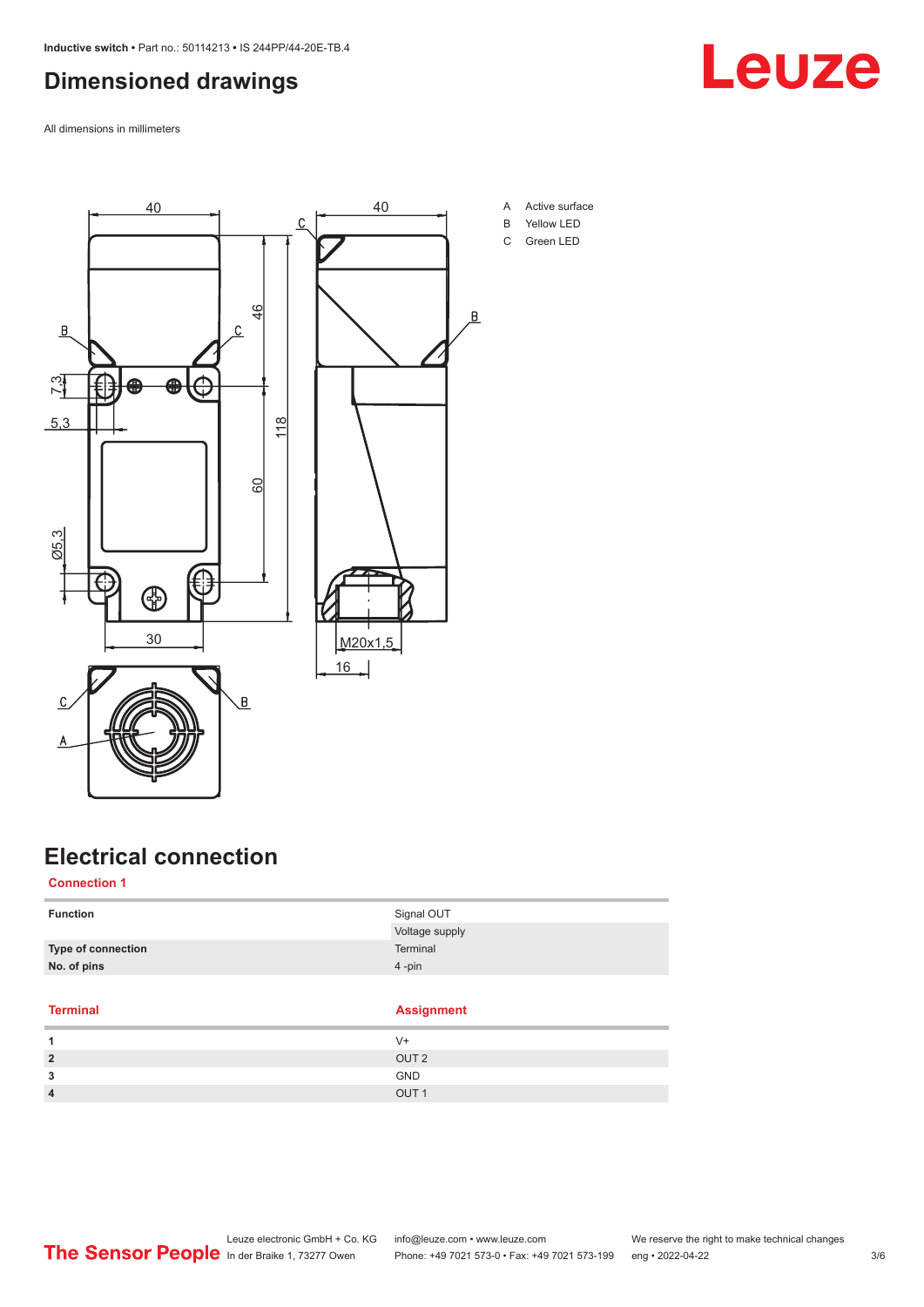### <span id="page-3-0"></span>**Diagrams**

## Leuze

### Embedded installation



### Typical approach curve



b Diameter of the active surface

d Hysteresis

### **Operation and display**

| <b>LED</b>     | Display                  | <b>Meaning</b>                   |
|----------------|--------------------------|----------------------------------|
|                | Yellow, continuous light | Switching output/switching state |
| $\overline{2}$ | Green, continuous light  | Operational readiness            |
| 3              | Yellow, continuous light | Switching output/switching state |
| 4              | Green, continuous light  | Operational readiness            |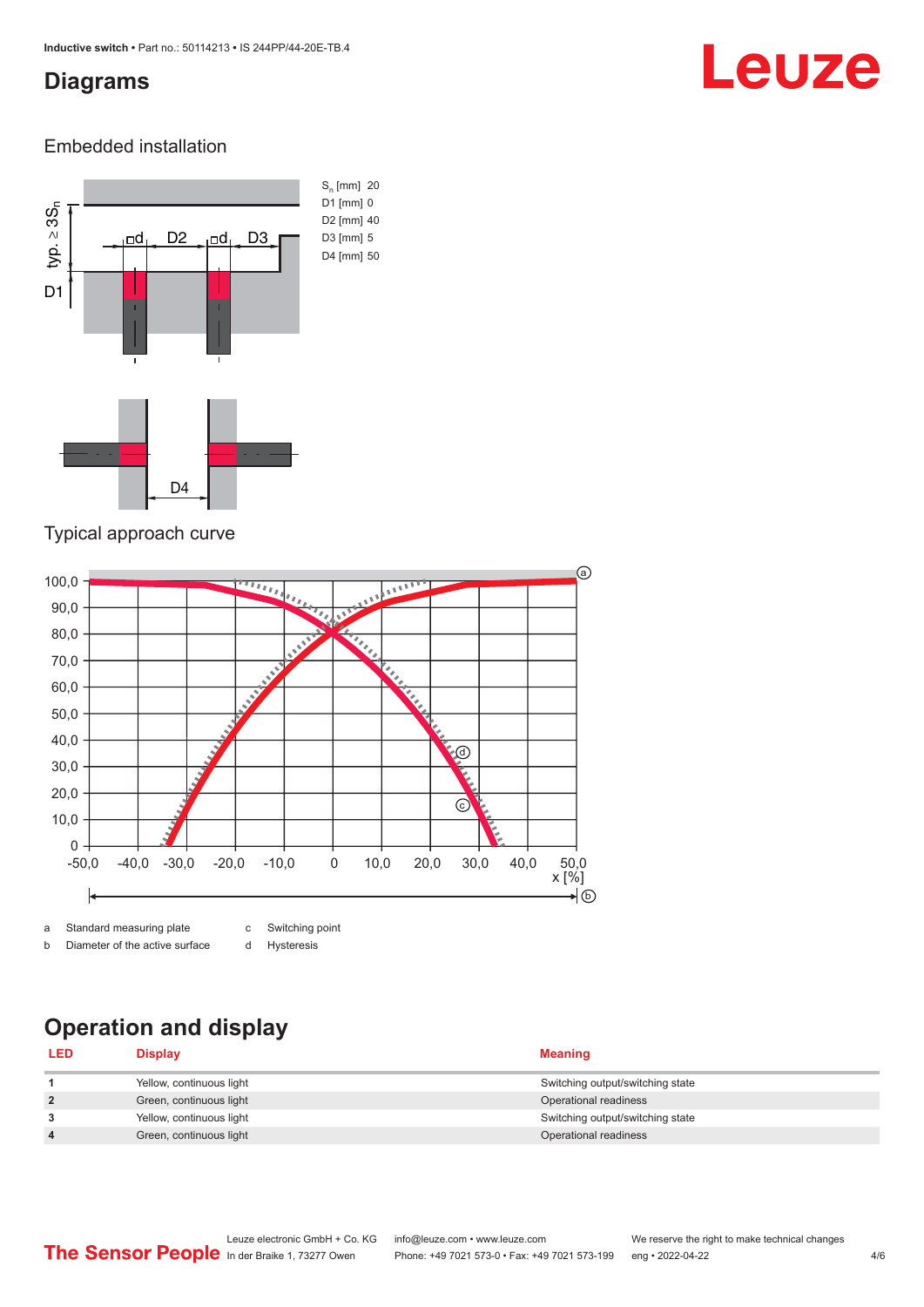### <span id="page-4-0"></span>**Part number code**

Part designation: **ISX YYY ZZ/AAA.BB-CCC-DDD-DDD**



| <b>ISX</b> | Operating principle / construction<br>IS: inductive switch, standard design<br>ISS: inductive switch, short construction                                                                                                                                                                                                                                                                                                                                                                                                                                                                                                                                                                                                                                                                                                                                                                                                                                                                                                                                                                                                                                                                                                                                                                                                                                                                                                                                                                          |
|------------|---------------------------------------------------------------------------------------------------------------------------------------------------------------------------------------------------------------------------------------------------------------------------------------------------------------------------------------------------------------------------------------------------------------------------------------------------------------------------------------------------------------------------------------------------------------------------------------------------------------------------------------------------------------------------------------------------------------------------------------------------------------------------------------------------------------------------------------------------------------------------------------------------------------------------------------------------------------------------------------------------------------------------------------------------------------------------------------------------------------------------------------------------------------------------------------------------------------------------------------------------------------------------------------------------------------------------------------------------------------------------------------------------------------------------------------------------------------------------------------------------|
| <b>YYY</b> | <b>Series</b><br>203: series with Ø 3 mm<br>204: series with $\varnothing$ 4 mm<br>205: series with M5 x 0.5 external thread<br>206: series with $\varnothing$ 6.5 mm<br>208: series with M8 x 1 external thread<br>212: series with M12 x 1 external thread<br>218: series with M18 x 1 external thread<br>230: series with M30 x 1.5 external thread<br>240: series in cubic design<br>244: series in cubic design<br>255: series with 5 x 5 mm <sup>2</sup> cross section<br>288: series with 8 x 8 mm <sup>2</sup> cross section                                                                                                                                                                                                                                                                                                                                                                                                                                                                                                                                                                                                                                                                                                                                                                                                                                                                                                                                                              |
| ZZ         | Housing / thread<br>MM: metal housing (active surface: plastic) / metric thread<br>FM: Full-metal housing (active surface: stainless steel AISI 316L) / metric thread<br>MP: metal housing (active surface: plastic) / smooth (without thread)                                                                                                                                                                                                                                                                                                                                                                                                                                                                                                                                                                                                                                                                                                                                                                                                                                                                                                                                                                                                                                                                                                                                                                                                                                                    |
| <b>AAA</b> | Output current / supply<br>4NO: PNP transistor, NO contact<br>4NC: PNP transistor, NC contact<br>2NO: NPN transistor, NO contact<br>2NC: NPN transistor, NC contact<br>1NO: relay, NO contact / AC/DC<br>1NC: Relay, NC contact / AC/DC<br>44: 2 PNP transistor switching outputs, antivalent (NO + NC)<br>22: 2 NPN transistor switching outputs, antivalent (NO + NC)                                                                                                                                                                                                                                                                                                                                                                                                                                                                                                                                                                                                                                                                                                                                                                                                                                                                                                                                                                                                                                                                                                                           |
| BB         | <b>Special equipment</b><br>n/a: no special equipment<br>5F: Food version<br>5: housing material V2A (1.4305, AISI 303)                                                                                                                                                                                                                                                                                                                                                                                                                                                                                                                                                                                                                                                                                                                                                                                                                                                                                                                                                                                                                                                                                                                                                                                                                                                                                                                                                                           |
| <b>CCC</b> | Measurement range / type of installation<br>1E0: typ. range limit 1.0 mm / embedded installation<br>1E5: typ. range limit 1.5 mm / embedded installation<br>2E0: typ. range limit 2.0 mm / embedded installation<br>3E0: typ. range limit 3.0 mm / embedded installation<br>4E0: typ. range limit 4.0 mm / embedded installation<br>5E0: typ. range limit 5.0 mm / embedded installation<br>6E0: typ. range limit 6.0 mm / embedded installation<br>8E0: typ. range limit 8.0 mm / embedded installation<br>10E: typ. range limit 10.0 mm / embedded installation<br>12E: typ. range limit 12.0 mm / embedded installation<br>15E: typ. range limit 15.0 mm / embedded installation<br>20E: typ. range limit 20.0 mm / embedded installation<br>22E: typ. range limit 22.0 mm / embedded installation<br>2N5: typ. range limit 2.5 mm / non-embedded installation<br>4N0: typ. range limit 4.0 mm / non-embedded installation<br>8NO: typ. range limit 8.0 mm / non-embedded installation<br>10N: typ. range limit 10.0 mm / non-embedded installation<br>12N: typ. range limit 12.0 mm / non-embedded installation<br>14N: typ. range limit 14.0 mm / non-embedded installation<br>15N: typ. range limit 15.0 mm / non-embedded installation<br>20N: typ. range limit 20.0 mm / non-embedded installation<br>22N: typ. range limit 22.0 mm / non-embedded installation<br>25N: typ. range limit 25.0 mm / non-embedded installation<br>40N: typ. range limit 40.0 mm / non-embedded installation |
| <b>DDD</b> | <b>Electrical connection</b><br>n/a: cable, standard length 2000 mm<br>S12: M12 connector, 4-pin, axial<br>200-S12: cable, length 200 mm with M12 connector, 4-pin, axial<br>200-S8.3: cable, length 200 mm with M8 connector, 3-pin, axial<br>S8.3: M8 connector, 3-pin, axial<br>005-S8.3: cable, length 500 mm with M8 connector, 3-pin, axial<br>050: cable, standard length 5000 mm, 3-wire                                                                                                                                                                                                                                                                                                                                                                                                                                                                                                                                                                                                                                                                                                                                                                                                                                                                                                                                                                                                                                                                                                  |

**Note**

 $\%$  A list with all available device types can be found on the Leuze website at www.leuze.com.

Leuze electronic GmbH + Co. KG info@leuze.com • www.leuze.com We reserve the right to make technical changes In der Braike 1, 73277 Owen Phone: +49 7021 573-0 • Fax: +49 7021 573-199 eng • 2022-04-22